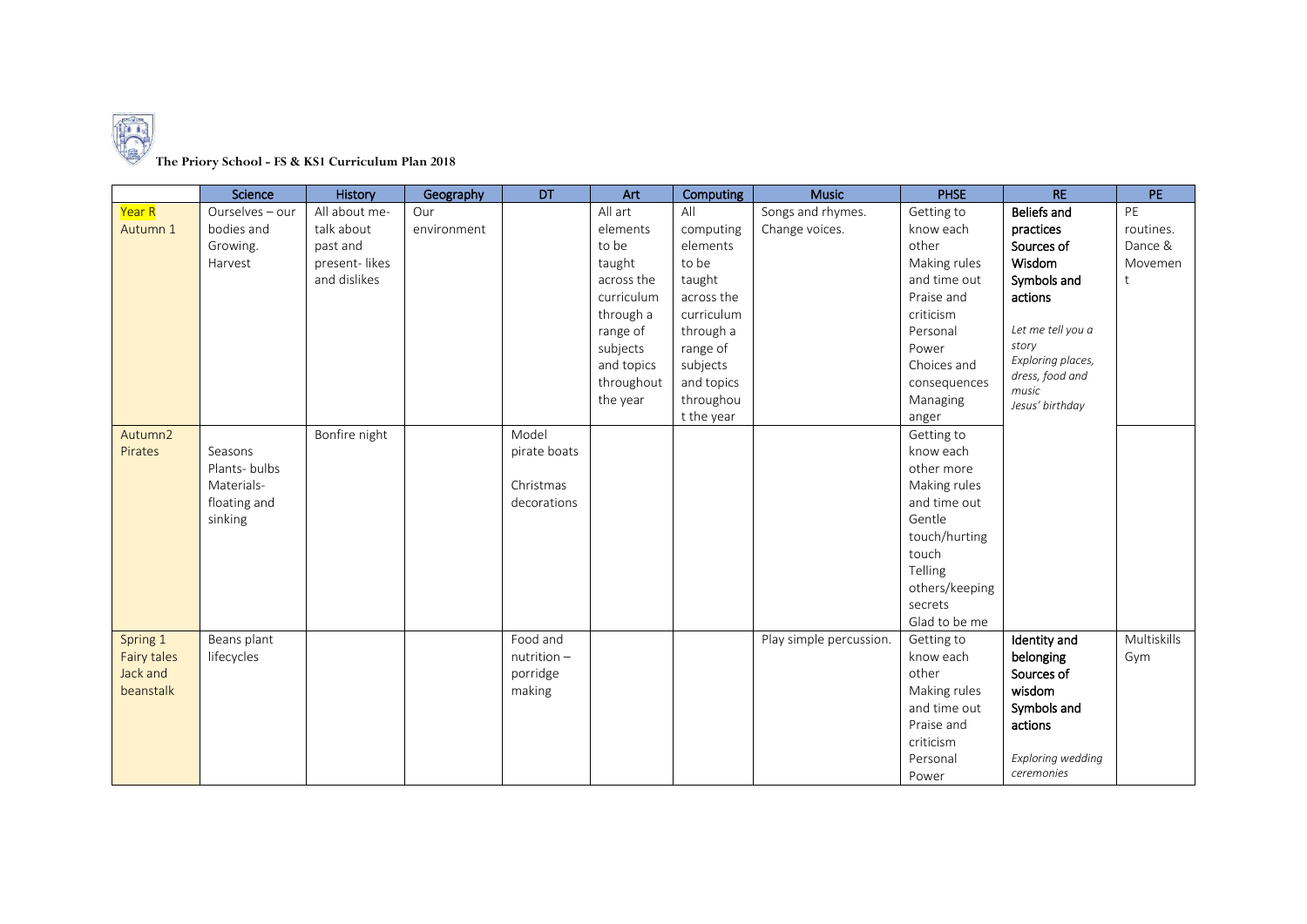| Summer 2<br>Seaside<br>under the<br>sea | lifecycles<br>Melting<br>Hot and cold<br>countries | Seaside's in<br>the past | Hot and cold<br>countries<br>Features of<br>their own<br>immediate<br>environment<br>and how<br>environments<br>might vary<br>from one<br>another |                                     |  | Sing and perform<br>actions. | criticism<br>Personal<br>Power<br>Choices and<br>consequences<br>Managing<br>anger<br>Making rules<br>and time out<br>Gentle<br>touch/hurting<br>touch<br>Telling<br>others/keeping<br>secrets<br>Glad to be me | fairness<br>Human<br>responsibility<br>and values<br>Ultimate<br>questions<br>Sacred spaces,<br>simple prayers,<br>time to reflect<br>Treating the world<br>fairly - taking<br>responsibility<br>God and other big<br>questions |                    |
|-----------------------------------------|----------------------------------------------------|--------------------------|---------------------------------------------------------------------------------------------------------------------------------------------------|-------------------------------------|--|------------------------------|-----------------------------------------------------------------------------------------------------------------------------------------------------------------------------------------------------------------|---------------------------------------------------------------------------------------------------------------------------------------------------------------------------------------------------------------------------------|--------------------|
| Summer 1                                | Mini beasts<br>Habitats<br>Butterfly               |                          | environments<br>might vary<br>from one<br>another                                                                                                 | Healthy<br>eating                   |  | Sing and perform<br>actions. | Gentle<br>touch/hurting<br>touch<br>Telling<br>others/keeping<br>secrets<br>Glad to be me<br>Making rules<br>and time out<br>Praise and                                                                         | Prayer, worship<br>and reflection<br>Justice and                                                                                                                                                                                | Games<br>Athletics |
| Spring 2<br><b>Dinosaurs</b>            | Seasons<br>Plants-bulbs                            | <b>Dinosaurs</b>         | Features of<br>their own<br>immediate<br>environment<br>and how                                                                                   | Making-<br>printing<br>Clay fossils |  |                              | consequences<br>Managing<br>anger<br>Getting to<br>know each<br>other more<br>Making rules<br>and time out                                                                                                      | Creation, awe and<br>wonder of the<br>natural world<br>Remembering<br>Jesus at Easter                                                                                                                                           |                    |
|                                         |                                                    |                          |                                                                                                                                                   |                                     |  |                              | Choices and                                                                                                                                                                                                     |                                                                                                                                                                                                                                 |                    |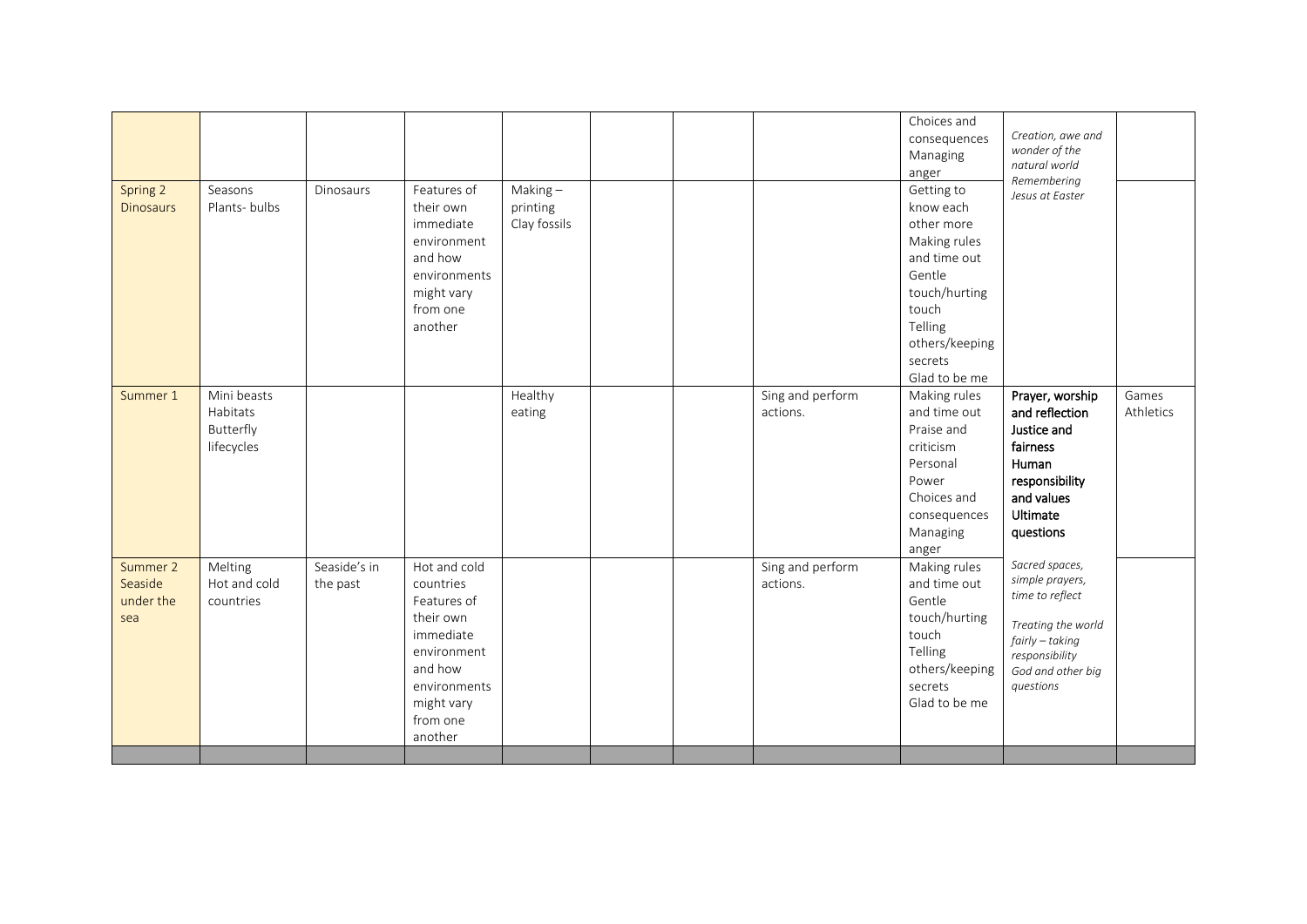| Year 1   | Everyday        | Significant    | Locational     | Food and      | An artist  | We are       | Enjoying music-        | Family links -   | Beliefs and        | Football     |
|----------|-----------------|----------------|----------------|---------------|------------|--------------|------------------------|------------------|--------------------|--------------|
| Autumn 1 | materials/seaso | events         | knowledge-     | $nutrition -$ | $study -$  | treasure     | singing - action,      | why we are       | practices; Justice | Running      |
|          | nal changes     | beyond living  | The four parts | fruit salads  | Vincent    | hunters -    | parachute and          | here, praise     | and fairness;      |              |
|          |                 | $memory - The$ | of the UK      |               | Van Gough  | beebots      | Christmas songs        | and criticism,   |                    |              |
|          |                 | role of Guy    |                |               |            |              |                        | personal         | Symbols and        |              |
|          |                 | Fawkes in the  |                |               |            |              |                        | power, choices   | actions            |              |
|          |                 | gun powder     |                |               |            |              |                        | and              |                    |              |
|          |                 | plot           |                |               |            |              |                        | consequences,    | Being thankful and |              |
|          |                 | Remembranc     |                |               |            |              |                        | managing         | harvest traditions |              |
|          |                 | e day          |                |               |            |              |                        | anger            |                    |              |
| Autumn 2 | Animals         | Changes        |                |               |            | We are TV    |                        | Family links-    | Giving to charity  | Dance        |
|          |                 | within living  |                |               |            | $chefs -$    |                        | gentle           | Festivals of light | Running      |
|          |                 | $memory -$     |                |               |            | filming      |                        | touch/hurting    |                    |              |
|          |                 | toys past and  |                |               |            | steps of a   |                        | touch, telling   |                    |              |
|          |                 | present        |                |               |            | recipe       |                        | others/keeping   |                    |              |
|          |                 |                |                |               |            |              |                        | secrets, glad to |                    |              |
|          |                 |                |                |               |            |              |                        | be me,           |                    |              |
|          |                 |                |                |               |            |              |                        | celebrating      |                    |              |
|          |                 |                |                |               |            |              |                        | differences,     |                    |              |
|          |                 |                |                |               |            |              |                        | saying           |                    |              |
|          |                 |                |                |               |            |              |                        | goodbye.         |                    |              |
| Spring 1 | Plants/seasonal |                | Physical       | Mechanism     | Colour     | We are       | Musical instruments-   | Family links-    | Identity and       | Multi-skills |
|          | changes         |                | Geography-     | s - Sliders   | Theory $-$ | $painters -$ | repeating and creating | why we are       | belonging          | Running      |
|          |                 |                | weather        |               | mixing     | paint        | rhythmic patterns      | here, praise     | Prayer, worship    |              |
|          |                 |                | patterns in    |               | colours    | program      | using our bodies and   | and criticism,   | and reflection;    |              |
|          |                 |                | the UK. Hot    |               |            |              | percussion             | personal         | <b>Beliefs and</b> |              |
|          |                 |                | and cold       |               |            |              | instruments            | power, choices   | practices -        |              |
|          |                 |                | areas of the   |               |            |              |                        | and              |                    |              |
|          |                 |                | world          |               |            |              |                        | consequences,    | Easter             |              |
|          |                 |                |                |               |            |              |                        | managing         | Belonging to a     |              |
|          |                 |                |                |               |            |              |                        | anger            | family and         |              |
| Spring 2 | Materials       |                |                |               |            | We are       |                        | Family links-    | community          | Dance        |
|          |                 |                |                |               |            | collectors   |                        | gentle           | Naming             | Running      |
|          |                 |                |                |               |            | - website    |                        | touch/hurting    | ceremonies include |              |
|          |                 |                |                |               |            | browsing     |                        | touch, telling   | visit to           |              |
|          |                 |                |                |               |            |              |                        | others/keeping   | a place of worship |              |
|          |                 |                |                |               |            |              |                        | secrets, glad to |                    |              |
|          |                 |                |                |               |            |              |                        | be me,           | Using artefacts to |              |
|          |                 |                |                |               |            |              |                        | celebrating      | explore prayer and |              |
|          |                 |                |                |               |            |              |                        | differences,     |                    |              |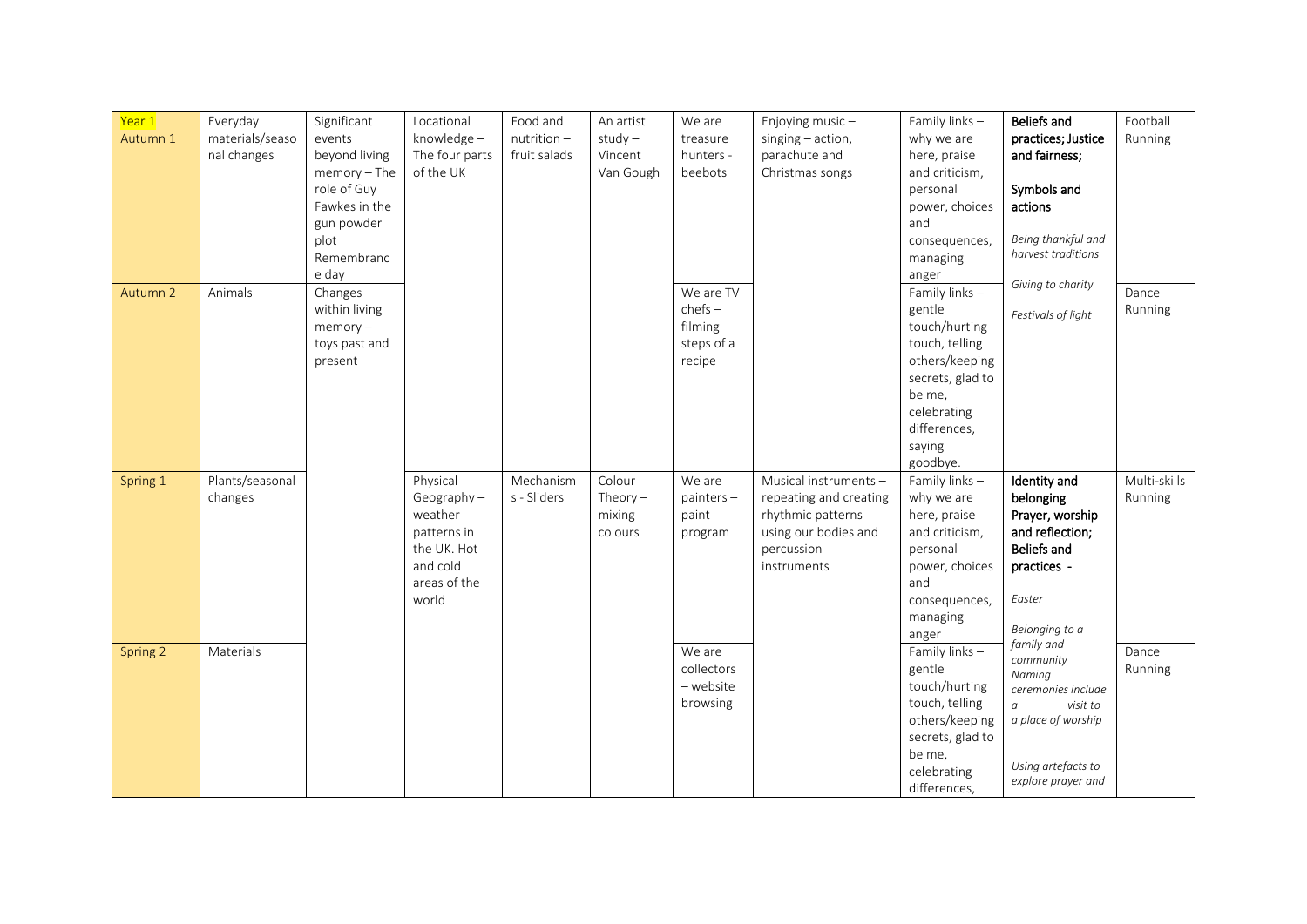| Summer 1           | Plants/seasonal<br>changes -<br>Spring                            | Lives of<br>significant<br>individuals-<br>comparing<br>and<br>contrasting<br>the reigns of<br>Queen<br>Elizabeth I<br>and Queen |                                                                                                                                                                 | Talking<br>$textiles -$<br>designing<br>and making<br>a puppet | Cultural art<br>- aboriginal<br>$art -$<br>the<br>dreamtime | We are<br>storytellers<br>- talking<br>story book | Music appreciation -<br>pitch- using and<br>selecting instruments<br>with high and low<br>pitch<br>boomwhackers | saying<br>goodbye.<br>Family links-<br>why we are<br>here, praise<br>and criticism,<br>personal<br>power, choices<br>and<br>consequences,<br>managing<br>anger  | worship<br>The Easter Story<br>Sources of<br>wisdom;<br>Human<br>responsibility<br>and values<br>Ultimate<br>questions<br>Sacred texts: who<br>reads them, when | Athletics |
|--------------------|-------------------------------------------------------------------|----------------------------------------------------------------------------------------------------------------------------------|-----------------------------------------------------------------------------------------------------------------------------------------------------------------|----------------------------------------------------------------|-------------------------------------------------------------|---------------------------------------------------|-----------------------------------------------------------------------------------------------------------------|-----------------------------------------------------------------------------------------------------------------------------------------------------------------|-----------------------------------------------------------------------------------------------------------------------------------------------------------------|-----------|
| Summer 2           | Animals<br>including<br>humans<br>Seasonal<br>changes -<br>Summer | Victoria                                                                                                                         | Place<br>Knowledge-<br>understandin<br>g<br>geographical<br>similarities<br>and<br>differences.<br>comparing<br>and<br>contrasting<br>Hampshire<br>and Tasmania |                                                                |                                                             | We are<br>celebrating<br>- digital<br>card        |                                                                                                                 | Family links-<br>gentle<br>touch/hurting<br>touch, telling<br>others/keeping<br>secrets, glad to<br>be me,<br>celebrating<br>differences,<br>saying<br>goodbye. | and why<br>Faith stories<br><b>Big Questions</b><br>about God<br>Taking<br>responsibility                                                                       |           |
| Year 2<br>Autumn 1 | Living things<br>and their<br>habitats                            |                                                                                                                                  | Geography<br>skills - Our                                                                                                                                       |                                                                | Print<br>making                                             | E-safety                                          | Exploring music                                                                                                 | Family links-<br>why we are<br>here, praise<br>and criticism,<br>personal<br>power, choices<br>and<br>consequences,<br>managing<br>anger                        | Symbols and<br>actions:<br><b>Beliefs and</b><br>practices<br>Prayer, worship<br>and reflection<br>Expressing<br>religious meaning<br>Muslim prayer and         | Football  |
| Autumn 2           | Materials                                                         | Events<br>beyond living                                                                                                          | school and<br>local area                                                                                                                                        | Food and<br>$nutrition -$                                      | Poppies<br>WW1<br>posters                                   | Exploring<br>how                                  |                                                                                                                 | Family links -<br>gentle<br>touch/hurting                                                                                                                       | action                                                                                                                                                          | Dance     |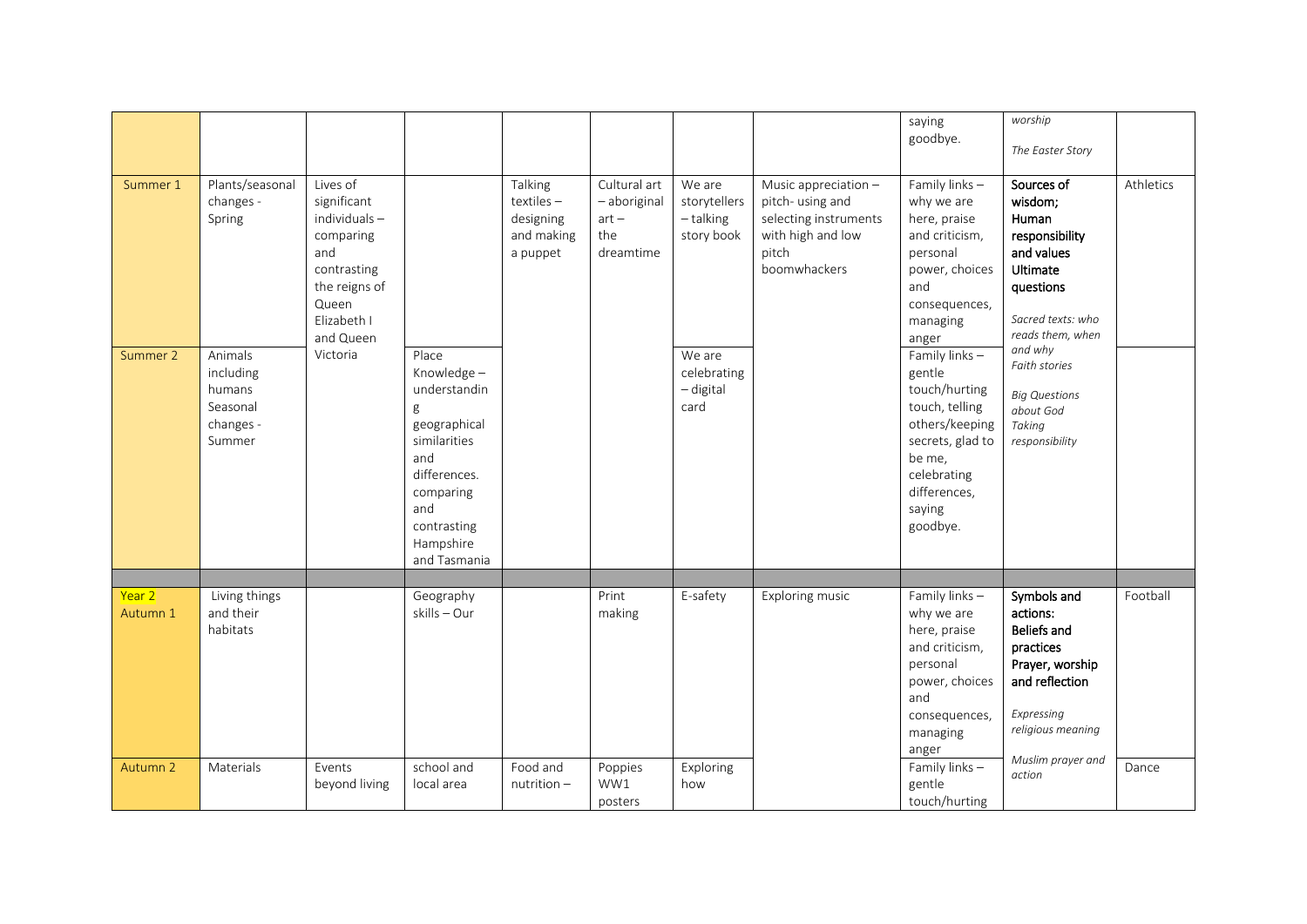|          |           | $memory -$     |             | Trench     |             | games       |                      | touch, telling             | Festivals including             |              |
|----------|-----------|----------------|-------------|------------|-------------|-------------|----------------------|----------------------------|---------------------------------|--------------|
|          |           | WW1            |             | Cakes      |             | work        |                      | others/keeping             | Christmas                       |              |
|          |           |                |             |            |             |             |                      | secrets, glad to           |                                 |              |
|          |           |                |             |            |             |             |                      | be me,                     |                                 |              |
|          |           |                |             |            |             |             |                      | celebrating                |                                 |              |
|          |           |                |             |            |             |             |                      | differences,               |                                 |              |
|          |           |                |             |            |             |             |                      | saying                     |                                 |              |
|          |           |                |             |            |             |             |                      | goodbye.                   |                                 |              |
| Spring 1 | Animals   | Significant    |             | Structures |             | Researchin  | Musical instruments  | Family links $-$           | Prayer, worship                 | Rugby        |
|          | including | individuals in |             | and        |             | g a topic   |                      | why we are                 | and refection                   |              |
|          | humans    | the past $-$   |             | mechanisms |             |             |                      | here, praise               | Identity and                    |              |
|          |           | Ernest         |             | Shelters   |             |             |                      | and criticism,             | belonging                       |              |
|          |           | Shackleton     |             |            |             |             |                      | personal                   | Sources of                      |              |
|          |           |                |             |            |             |             |                      | power, choices             | wisdom                          |              |
|          |           |                |             |            |             |             |                      | and                        | Beliefs and                     |              |
|          |           |                |             |            |             |             |                      | consequences,              | $practices - Easter$            |              |
|          |           |                |             |            |             |             |                      | managing                   | Different ways of               |              |
|          |           |                |             |            |             |             |                      | anger                      | giving thanks to                |              |
| Spring 2 | Animals   |                | Locational  |            | Collage     | Taking      |                      | Family links -             | God                             | gymnastic    |
|          | including |                | knowledge - |            | Antarctica  | better      |                      | gentle                     | Invite a faith visitor          | $\mathsf{S}$ |
|          | humans    |                | Continents  |            |             | photos      |                      | touch/hurting              | to school/visit                 |              |
|          |           |                | and oceans  |            |             |             |                      | touch, telling             | place of worship                |              |
|          |           |                |             |            |             |             |                      | others/keeping             | The Lord's prayer               |              |
|          |           |                |             |            |             |             |                      | secrets, glad to           | The Easter story<br>Shabbat and |              |
|          |           |                |             |            |             |             |                      | be me,                     | Passover                        |              |
|          |           |                |             |            |             |             |                      | celebrating                |                                 |              |
|          |           |                |             |            |             |             |                      | differences,               |                                 |              |
|          |           |                |             |            |             |             |                      | saying                     |                                 |              |
|          |           |                |             |            |             |             |                      |                            |                                 |              |
| Summer 1 | Plants    | Local History  |             |            | Study of an | Learning to | Musical appreciation | goodbye.<br>Family links - | Justice and                     | Small        |
|          |           | The Vyne       |             |            | artist -    | use email   |                      | why we are                 | fairness                        | games and    |
|          |           |                |             |            | Monet       |             |                      | here, praise               | Human                           | skills       |
|          |           |                |             |            |             |             |                      | and criticism,             | responsibilities                |              |
|          |           |                |             |            |             |             |                      | personal                   | and values                      |              |
|          |           |                |             |            |             |             |                      | power, choices             | Ultimate                        |              |
|          |           |                |             |            |             |             |                      | and                        | questions                       |              |
|          |           |                |             |            |             |             |                      |                            | Showing care and                |              |
|          |           |                |             |            |             |             |                      | consequences,              | concern                         |              |
|          |           |                |             |            |             |             |                      | managing                   |                                 |              |
|          |           |                |             |            |             |             |                      | anger                      |                                 |              |